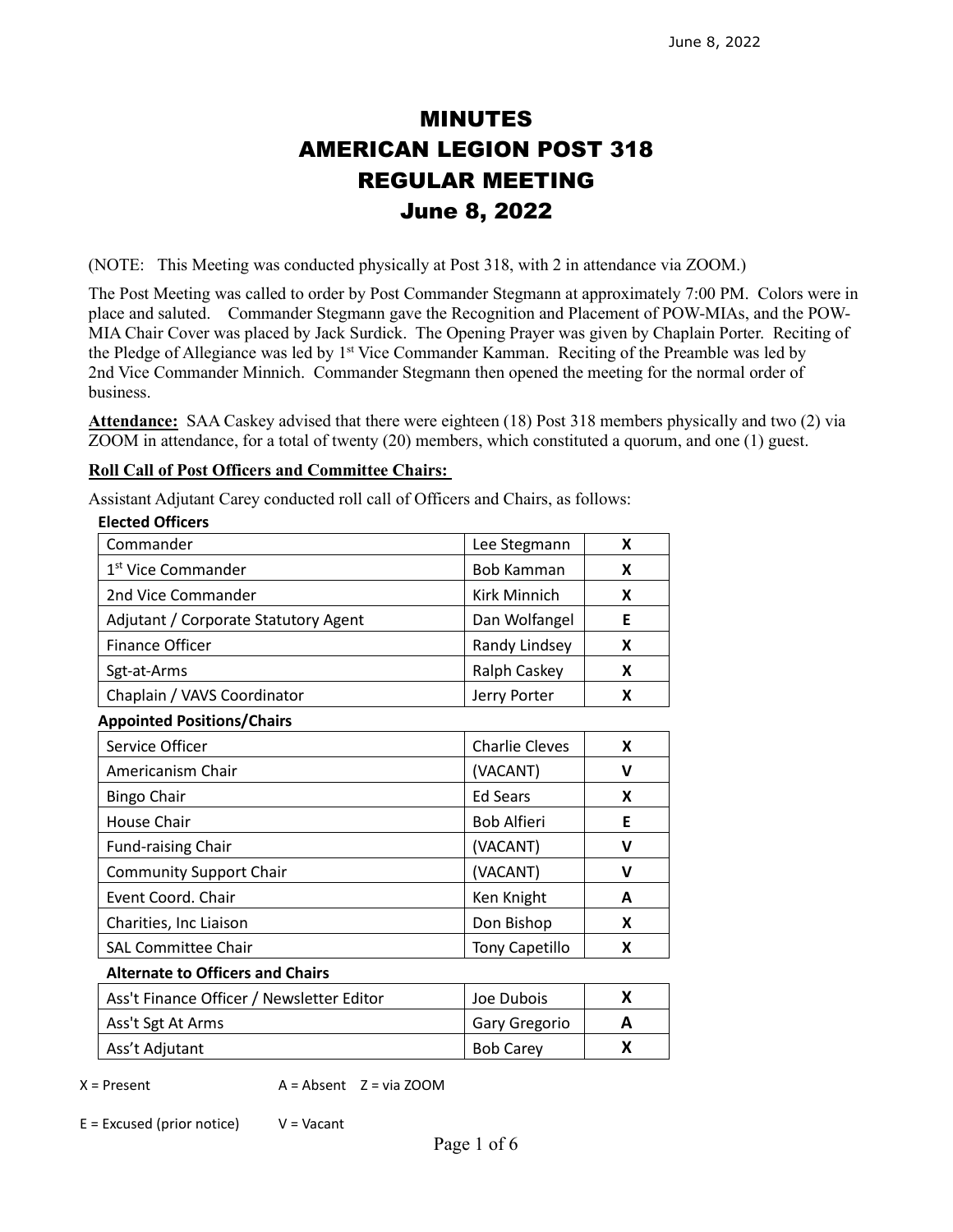**Minutes:** Assistant Adjutant Carey noted that the Post Meeting Minutes from the May 11, 2022 meeting were posted in Post Meeting Minutes Binder in club room, distributed to all E.C. members, and sent to Post Web-Master for posting on Post web-site. *Upon motion made (Surdick), and seconded (Minnich), motion to approve the Minutes passed unanimously.* 

**Executive Committee Notes:** Assistant Adjutant Carey advised that the May 25, 2022 E.C. Meeting Minutes, in full printed format, had been placed in the E.C. Meeting Minutes binder in the clubroom bookcase, and distributed to all E.C. members, and have been submitted for posting on Post web-site. A summary of noteworthy items or actions from the May 25, 2022 E.C. Meeting were reported as follows**:**

- Approved FO Lindsey to transfer \$50,000 from savings to the CD in time for the CD to mature before the balloon payment is due.
- Approved the rejection of the proposal to install an ATM in the Post.
- Authorized the purchase for \$30 of a business card size ad for the program at the Dept. of Ohio Convention July 1-3 in Cincinnati.
- Noted that, due to lack of sufficient funds, CI will not reimburse the Post for the \$100 donation made to Forest Hills Band Boosters.
- Approved the purchase for approx. \$84 of a 4x6 SAL flag and pole to be used in parades, color guard, etc.
- Agreed to continue Karaoke Thursdays through June, suspend for the summer, and determine in August if the event will resume in September.

# **Finance Report:**

Finance Officer Lindsey submitted a written Post Financial Report, as of June 8, 2022, and provided Assistant Adjutant with copy for filing, included with these Minutes, and provided copies to members in attendance at this meeting. He reviewed financial data contained within the submitted report, noted all bills are currently paid, and in addition noted that the Post received no money out of the Hall in May.

#### *Upon Motion (Kamman) to accept the Finance Report, subject to audit, and second (Bishop), motion passed unanimously.*

# **Membership Report: (Chair - 1<sup>st</sup> Vice Commander)**

Chair Kamman submitted written report to Assistant Adjutant Carey for filing with these Minutes, and reported as follows:

- The Dept. of Ohio now agrees with the Post that the total Post membership is 176. There are two new members; our guest, Ken Bowman, will process his membership tonight.
- 11 members with June birthdays were recognized.
- He will issue the updated membership roster in July.

# Post Activities Report: (Chair - 2<sup>nd</sup> Vice Commander).

Chair Minnich reported as follows:

- The Post Calendar is up to date, as well as the webpage.
- The next social event is a cookout on June 18 at 4:00.
- The Post Awards Ceremony is on July 16.

Bishop suggested inviting the widows of members to the cookout; Minnich will follow up with them.

#### Page 2 of 6  **Adjutant Reports and Correspondence:** Assistant Adjutant Carey advised following correspondence of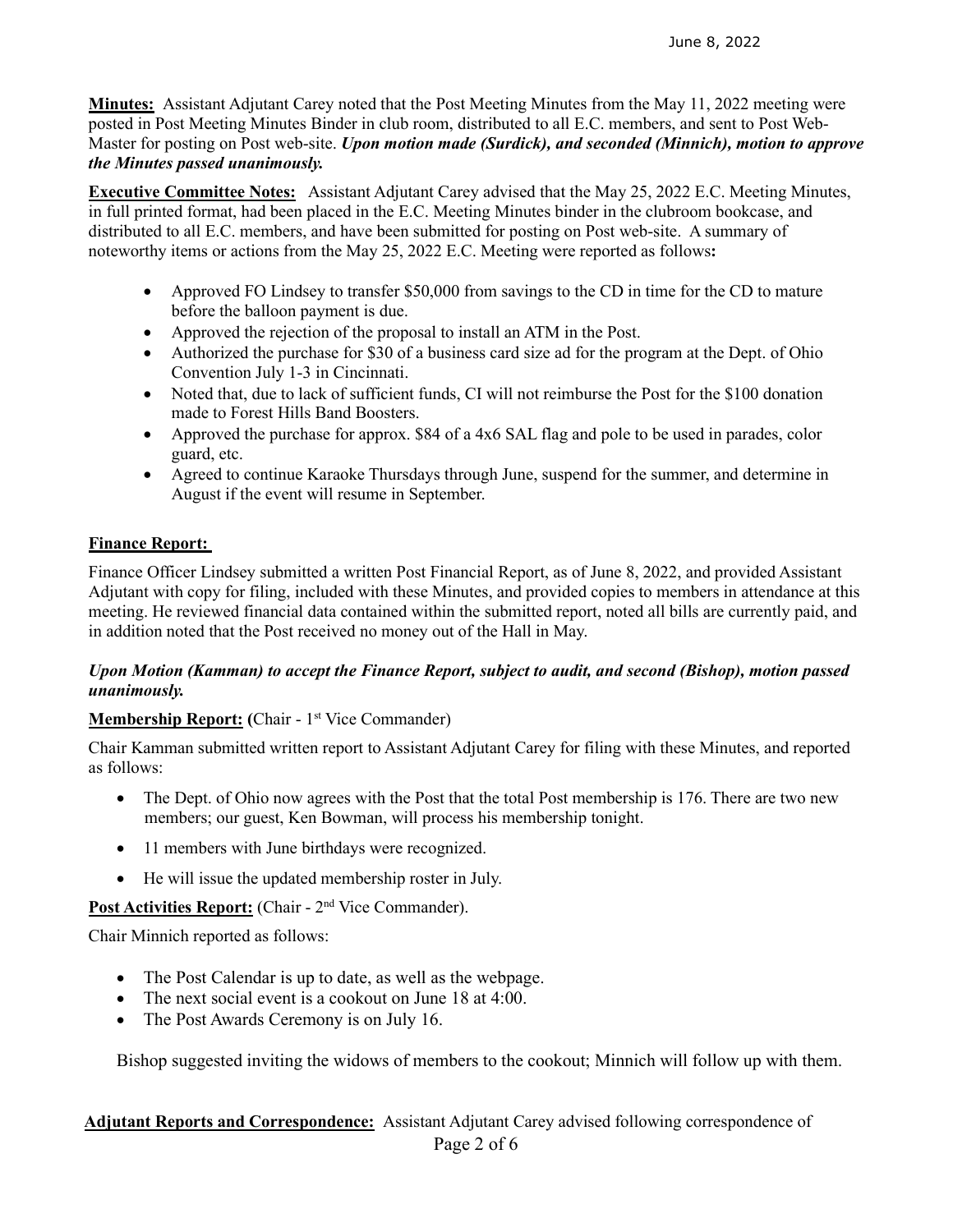consequence and interest to Post members, or requiring Post action, were received since last meeting:

Correspondence Received:

- Email: Dept. of Ohio flyer for the 2022 Ohio American Legion Legacy Run, Saturday June 25, 2022, stopping at Yeager-Benson Post 199 in Harrison, OH. *Posted on BB*
- Email June 1: Membership Report from 4th District. *Forwarded to Membership Chair Kamman*
- Email: Dept. of Ohio flyer for the 2022 Golf Tournament at Elks Run Golf Club, Batavia, OH, July 30- 31. *Posted on BB*
- USPS: IRS Approval of Extension Request for Post 990 Tax filing. Extension date until 11/15/22. *Forwarded to F.O.*
- USPS: Ohio Veterans Home Volunteer Committee 18<sup>th</sup> annual golf tournament on August 27, 2022. *Posted on BB*
- USPS to Commander Stegmann: Thank You card from Troop 741 acknowledging the Post's donation of the trailer and camping equipment. *Posted on BB*

Outgoing Correspondence:

- Dept. Of Ohio Convention "Delegate Designation Form" was submitted on 5/26/22. Post 318 Delegates submitted were Stegman / Wolfangel / Porter.
- Submitted Business Card size advertisement, at cost of \$30, to Dept. of Ohio for Convention Program.

**Chaplain's Report:** (VAVS Chair - Chaplain):

• Chaplain Porter gave his report on ill and recuperating Post members and their families.

#### **Committees and Liaison Reports:**

• **Americanism Committee:** (Chair – VACANT).

Chaplain Porter reported:

- Buckeye Boys State/Girls State: All 7 students are to leave on Saturday to the designated posts; Porter intends to attend the session at Miami University. Bishop confirmed that a check for \$300 was received as the refund for the third boy, who withdrew.
- **Community Support & Recognition Committee:** (Chair VACANT).

FO Lindsey presented a summation of the Memorial Day Expenses, which is attached to these minutes.

Adjutant Wolfangel submitted to Carey the following report:

2022 Award & Recognition Program: Saturday - July 16th, 7 PM at Post, Refreshment follows. Approximately 60 invites have been prepared and will go out on 6/16/22, with RSVP requested by 7/8/22.

Recognized will be: 4 Scholarships, 7 BS&GS, 2 Law & Order, 7 FHSD schools for Poppy Day Supporters & Citizenship Programs, 1 Bugler, 33 Continuous Legion Service members (5 yr increments), 7 Deceased members (2021) through Ohio Senator Wilson Veteran Honors Program.

All Post members are welcome to attend.

#### • **Service, Veterans Affairs, Economic & Legislation Committee:** (Chair - Service Officer)

No report.

• **VAVS Coordination Committee:** (Chair Chaplain Porter)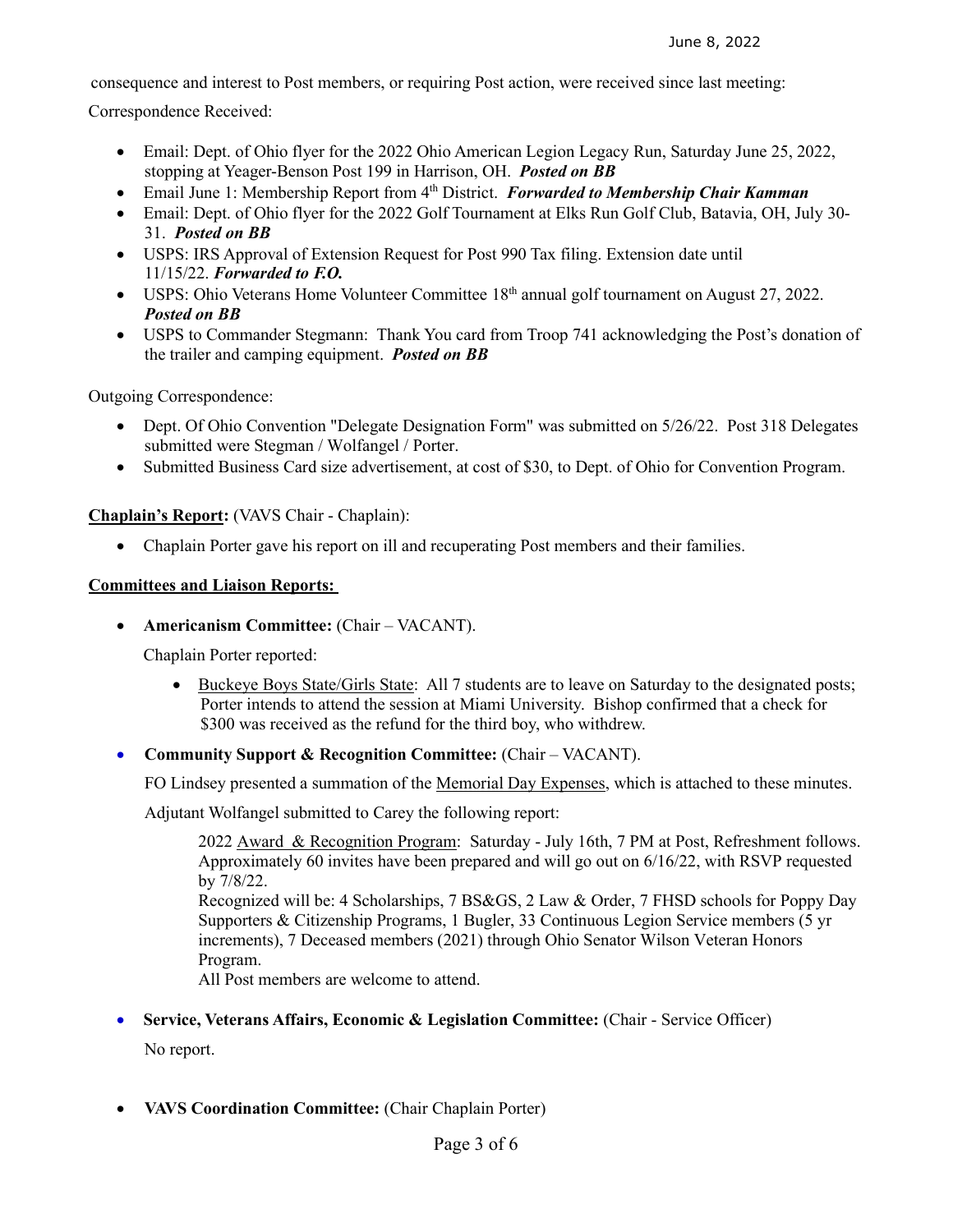Porter advised there is still no scheduling of VAVS activity.

• **Bingo Committee** (Chair Ed Sears)

Chair Sears expressed thanks to all the volunteers who help setting up and running bingo. There were 4 bingo weeks in May, providing \$3,400 to the Post and \$1,180 to CI. Refer to the bingo report filed with the EC Minutes for May.

Only 53 people at bingo the first Sunday of June. Pull tabs continue to be popular.

Sears will decide by end of October if he will continue as bingo chair.

• **Fund-Raising Committee**: (Chair – VACANT).

Adjutant Wolfangel provided to Carey the following update on "Karaoke Thursdays" Event:

"Karaoke Thursdays" will be continuing through June. Will be suspended for at least July  $\&$  August, and will be reconsidered for resuming in Fall. Post estimated profit thus far is around \$750 for three months period. We could use some more support for event over remaining 4 weeks.

• **Event Coordination Committee:** (Chair – Ken Knight)

No report.

• **House Committee:** (Chair – Bob Alfieri).

Alfieri provided to Porter his appreciation to those who participate in Post cleanup.

• **Public Relations / External Communications Committee:** (Chair – Adjutant).

Adjutant Wolfangel provided the following report to Carey: Media Release for Post's Memorial Day activities was published 3 times in Enquirer Hometown and Eastern Hill Press.

• **Internal Communications Committee:** (Chair 2<sup>nd</sup> Vice or Joe Dubois)

Editor Dubois confirmed the SAL activities will be included in the Post newsletter.

Don Bishop reported the initial draft of the <u>Post Business Plan</u> has been revised; further changes are due June 22, final review will be made at the EC meeting June 29, submittal to membership July 13.

• **Uniformed Ceremonies Committee:** (Chair - Sgt.-At-Arms):

Chair Caskey reported:

Memorial Day activities: 30 attended breakfast at the Post, 17 members, plus the bugler from UC, participated in the cemetery ceremonies. Thanks to Randy and Meredith Lindsey for their work placing flags, photography, etc. Rifle cleaning will be done in July and August.

Collecting for Joseph House in the clubroom.

Members are encouraged to sign up to participate, walking or riding, in the  $\text{July } 4^{\text{th}}$  parade; 3 SAL members will lead the parade with the Post banner.

Flag retirement: Spring Grove Cemetery will conduct a ceremonial flag retirement June 14 in the Civil War section, and Caskey will take our retired flags to Spring Grove for that ceremony.

• **Charities, Inc. Committee**: (Chair Don Bishop)

Chair Bishop reported the following:

C.I. Financial Report was provided (prepared by C.I. Treasurer Walt Geil). Copy of provided report to be filed with these Minutes in Post Meeting Minutes binder. The highlight is the \$4,130.34 received from Forest Hills School District Poppy Days donations, which is the best ever from Poppy Days.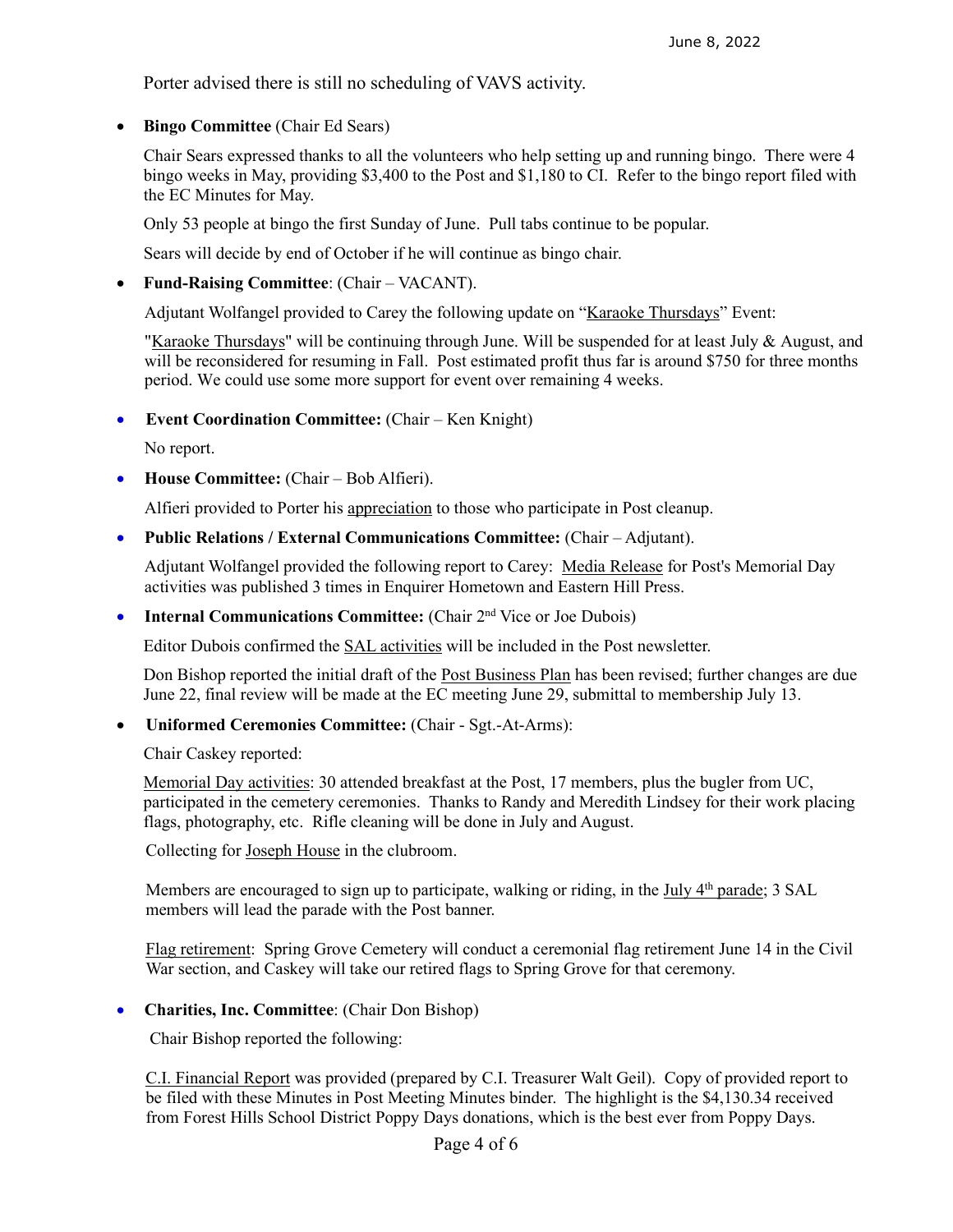# • **Capital Projects:** (Chair **-** ):

FO Lindsey reported a quote from Chris Short to replace all 7 of the toilets at one time for \$1,500- \$2,500; there are toilet problems encountered at every bingo Sunday. *This expenditure will be deferred to the June EC meeting, and subsequently submitted to the membership for approval if the EC so decides.*

• **Marketing Committee:** (Chair **-** Kirk Minnick**)**:

Chair Minnick reported the next meeting is June 15, 2022, at 7:00 PM.

 Adjutant Wolfangel submitted the following to Carey: the Halloween and New Year's Eve events (live band dances) will be fund raisers, open to the public. The Halloween event will be held jointly with SAL. SAL intends to conduct the NYE event to raise funds to contribute to the Post.

#### • **SAL Committee:**

Adjutant Wolfangel submitted the following to Carey: There is now a binder in Clubroom for SAL Meeting Minutes. SAL Application for Charter apparently approved by Dept of Ohio, and awaiting approval by National Legion.

Tony Capetillo and FO Lindsey reported there are 22 SAL members; the SAL squadron has been approved by Dept. of Ohio, and the squadron can now be considered valid and operational; our squadron is the 318<sup>th</sup> squadron to be chartered in Ohio.

Cleves reported SAL will participate in the parade, and they are putting together a uniform appearance.

#### • **Hamilton County Council (HCC) Report / Items:**

No report.

#### • **4th District Report / Items**:

No report.

# • **Dept. of Ohio Report / Items:**

No report.

#### • **Old Business:**

SAA Caskey presented the slate of officers for 2022-2023 to Chaplain Porter, as follows:

Commander: Lee Stegmann 1st Vice Commander: Bob Kamman 2nd Vice Commander: Kirk Minnich Adjutant: Bob Carey Finance Officer: Randy Lindsey Sgt-at-Arms: Ralph Caskey Chaplain: Rob Heberly

Installation of the slate of Officers for 2022-2023 was conducted by Chaplain Porter.

#### • **New Business:**

None

• **Good Of The Legion:**